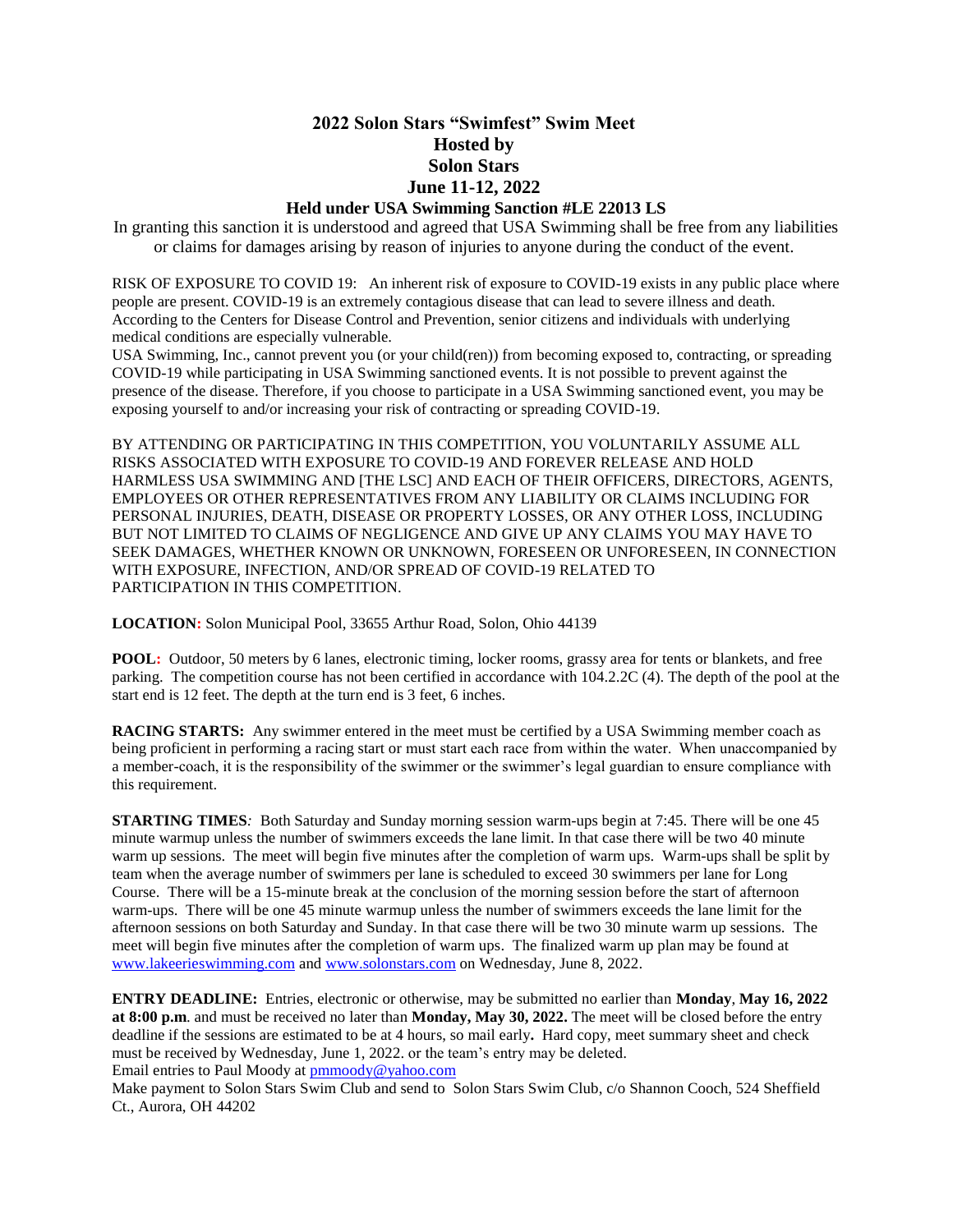**TEAM SUPERVISION:** Teams who are entering swimmers but will not have a coach at the meet should arrange ahead of time for another coach to supervise their athletes or ask the meet director or meet referee at the meet.

**RETURN TO PLAY LAW:** Under the Ohio Return to Play Law governing concussions, all coaches and officials (in state or out of state) are required to have proof of training in concussion signs and symptoms. This training is available for free and can be found at [https://odh.ohio.gov/wps/portal/gov/odh/know-our-programs/child-injury](https://odh.ohio.gov/wps/portal/gov/odh/know-our-programs/child-injury-prevention/resources/onlineconcussiontraining)[prevention/resources/onlineconcussiontraining.](https://odh.ohio.gov/wps/portal/gov/odh/know-our-programs/child-injury-prevention/resources/onlineconcussiontraining) All coaches and officials are encouraged to take this training. It is your responsibility to take care of this requirement.

**ENTRY FEES:** \$7.00 per event. There is a \$3.00 LESI surcharge per swimmer. Make checks payable to "**Solon Stars Swim Club**." If the meet should be canceled due to inclement weather, no refunds will be issued.

**ENTRY LIMITATIONS**: Swimmers may enter up to four (4) events/day. If time becomes an issue, the 400 I.M., 400 Free, and 1500 Free may be limited to 3 heats (first 18 entries). More heats may be added depending on the 4 hour limit and time constraints. This will be determined by the entry deadline and entries will be based on when they were received (first come/first serve). Swimmers closed out of these events may enter another event if space is available or receive a refund.

**DECK ENTRIES**: Deck entries will be taken on a space available basis up to 35 minutes before the start of the session. Deck entries should sign up at the Deck Entry Table at \$14.00 per individual event. Deck entry swimmers new to the meet will be charged \$3.00 LESI Surcharge and must provide proof of USA Swimming Registration. Deck entries for whom there is no space will receive a refund. On Deck USA Swimming Registration will not be available for athletes or coaches.

**ELIGIBILITY**: Swimmers must be current athlete members of USA Swimming. Coaches must be current coach members of USA Swimming and must check in on each day of the meet. All coaches must display the deck pass (wristband) issued by the meet host. Age is as of the first day of the meet, June 11, 2022.

All applicable adults participating in or associated with this meet, acknowledge that they are subject to the provisions of the USA Swimming Minor Athlete Abuse Prevention Policy ("MAAPP"), and that they understand that compliance with the MAAPP policy is a condition of participation in the conduct of this competition.

**QUALIFYING TIMES:** There are no qualifying time standards for this meet. Swimmers must be entered with a time. NT will not be accepted and space will not be held. If the swimmer has no time, please provide an estimated time. All times should be in entered in LCM.

**SWIMMERS WITH A DISABILITY**: Entries for swimmers with a disability should be handled in the following manner: (1) enter the swimmer in the Hy-Tek database (or on the regular entry form); (2) list in the email accompanying the Hy-Tek entry file (or on a separate sheet of paper) the name of the swimmer, the stroke(s)/distance(s) s/he wishes to swim, the entry times, the day/session s/he wishes to swim the event(s), and the manner in which s/he prefers to be seeded (with a longer distance or with a different age group); and (3) provide any information about special accommodations needed by the swimmer. The final determination of seeding will be made by the Meet Referee after consultation with the swimmer and his/her coach.

**CONDUCT:** The meet will be conducted according to the rules set forth in the current USA Swimming Rules and Regulations and the Lake Erie Swimming Policy & Procedures. All events are timed finals and will be swum slowest to fast with the exception of the 400 Free and 1500 Free. Heats of the 400 Free and 1500 Free will be swum mixed gender and swum fastest to slowest*.* Heats of the 13-14 & Open 400 IM will be swim mixed gender. If time becomes an issue, the 400 I.M., 400 Free and 1500 Free may be limited to 3 heats (first 18 entries). Swimmers closed out of these events may enter another event if space is available or receive a refund. There will be a 10 minute break/warm-up prior to the mixed 1500 free and the mixed 400 free.

**SEEDING & CHECK IN:** Events will be pre-seeded except the Open 1500 Free, 13-14/Open 400 IM, and Open 400 Free will be deck seeded. Swimmers entered in these distance events must circle 30 minutes prior to the start of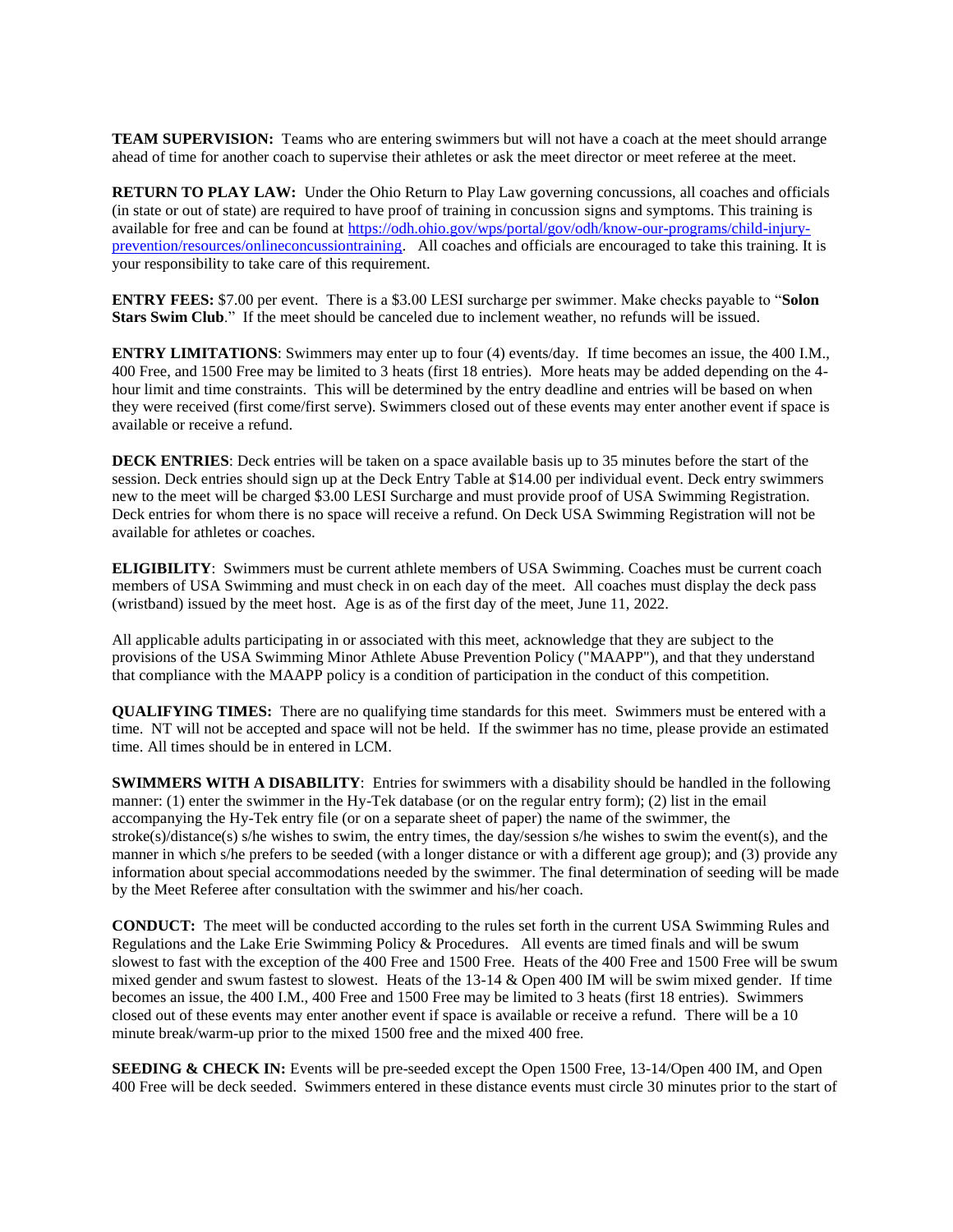the session. Heat and lane assignments will be sent out prior to the swim meet according to 102.1.4 guidelines. Events may be seeded together and scored separately. There is no penalty for failing to show up for an event.

**CLERK OF COURSE**: A Clerk of Course will not be provided. All swimmers must report to the blocks on time. Heat sheet will be emailed to coaches prior to the meet.

**SCORING:** This meet will not be scored**.**

**AWARDS:** Individual event ribbons will be awarded for places first through eighth for 12 U events only. Awards will be sorted by team and distributed to coaches at the end of the meet.

**DRONES:** Operation of a drone, or any other flying apparatus, is prohibited over the venue (pools, athlete/coach areas, spectator areas and open ceiling locker rooms) any time athletes, coaches, officials, and/or spectators are present.

**ADMISSION COST:** \$5.00 admission fee. Children 5 and under and Seniors over 65 are free.

**PARKING**: Free at Arthur Road School. Directions for flow of traffic – park in Arthur Road School parking lot and walk across the grassy area to the pool. There is no parking in the Solon Muni Pool parking lot.

**CONCESSIONS:** There will be concessions available.

**VENDORS:** Aquatic Outfitters will be on-site during the meet and meet t-shirts will be availble for purchase.

**RESULTS**: Results will not be posted on site but will be announced  $1-8<sup>th</sup>$  place and will be available on lakeerieswimming.com after the meet. Teams may request a backup at the conclusion of the meet.

**TIME TRIALS:** Time Trials will not be available*.*

**SAFETY/WARM-UP:** Lake Erie Swimming safety guidelines and warm-up procedures will be in effect at all times. Coaches must maintain contact with their swimmers during warm-up and throughout the meet. Warm ups shall be 45 minutes each session and may be split if the average number of swimmers per lane is scheduled to exceed USA Swimming's recommended number of athletes per lane. All entry into the pool for warm-up is feet first from the starting block end of the pool. Swimmers must enter the pool feet first in a cautious manner with one hand in contact with the pool edge. There is no diving during warm-up, except in designated sprint lanes. The final 15 minutes of a 30 minute warm-up or the final 20 minutes of a 45 minute warm-up shall be conducted as follows: *For a 6 lane pool:*

- (a) Lane 1 push/pace from the start end of the pool (or general warm-up at the discretion of Meet Referee or his/her designee).
- (b) Lanes  $2 \& 5$  sprint lanes for racing starts from the starting block end of the pool, one length only and exiting the pool.
- (c) Lanes 3, 4, and 6 general warm-up, no diving or racing starts. Any or all of these lanes may be converted to sprint lanes at the discretion of the Meet Referee or his/her designee.

Swimmers are to sprint one way and climb out at the far end of the pool. Swimmers may be removed from warm-up for violating safety rules. Feet first entry only into the continuous warm-up lanes.

**CAMERA ZONES:** Use of audio or visual recording devices, including a cell phone, is not permitted in changing areas, restrooms, or locker rooms. Additionally, under NO circumstances will Camera Zones include the area immediately behind the starting blocks at either end of the racing course(s) while they are in use for race starts during competition and warm-up. Those failing to abide by this rule may be removed from the venue.

**DECK CHANGES**: Deck changes are prohibited.

**INITIAL DISTANCE**: In order to be certain that an initial distance or lead-off relay leg is entered into SWIMS, the swimmer or the swimmer's coach should notify either the meet referee or the admin before the event and provide the necessary watches as back-up to the electronic timing. All lead-off relay splits will automatically be uploaded to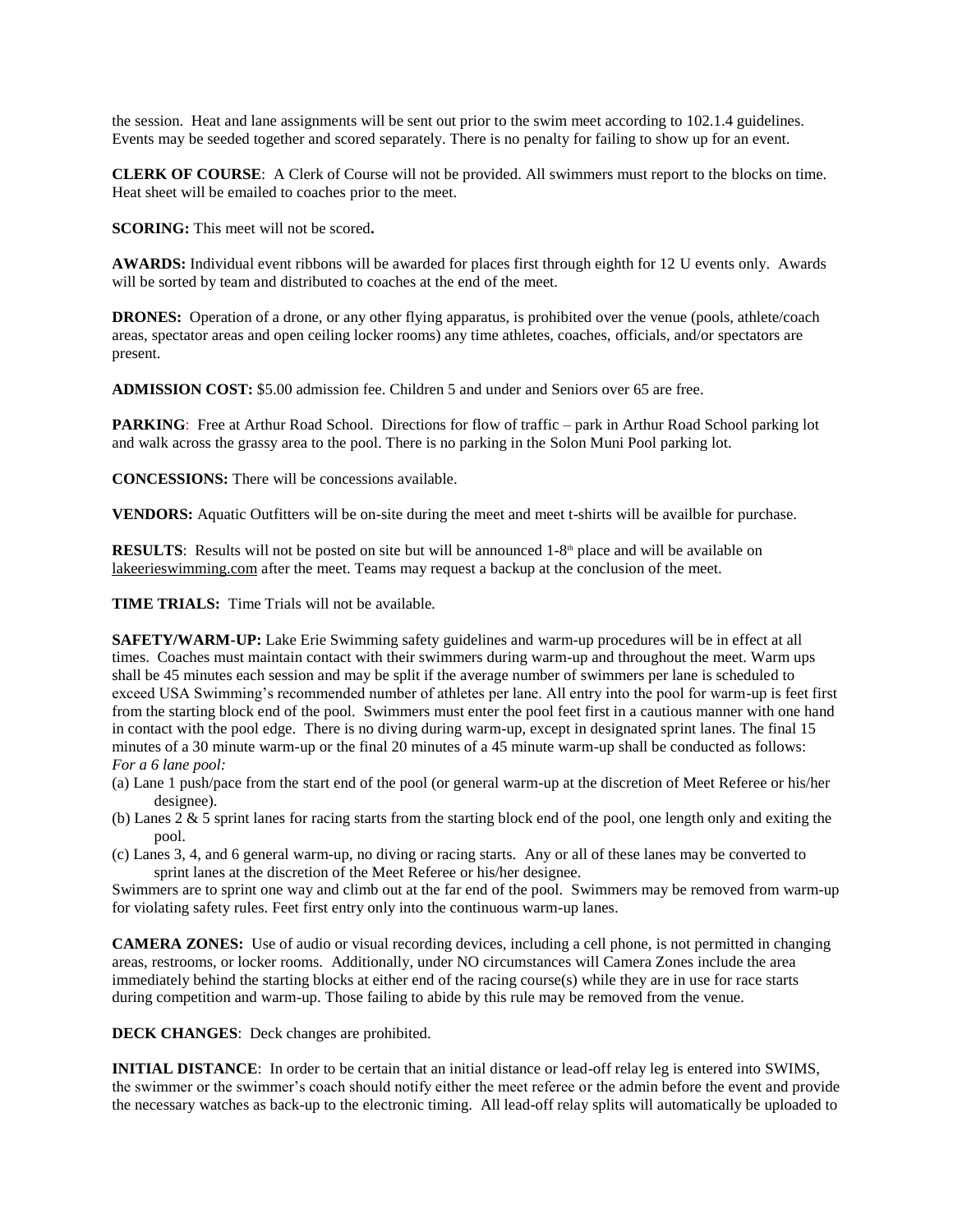SWIMS after admin approval; for all other initial distances, the proper paperwork must be completed after the swim in order for the time to be entered into SWIMS.

**OFFICIATING OPPORTUNITY** – Anyone that is a USA Swimming certified official is welcome and encouraged to join the Lake Erie Swimming (LESI) officials in working this meet. Please contact the meet director or the Lake Erie Officials Chair in advance of the meet if at all possible, to let either know of your availability. We are also looking for anyone that is interested in becoming an official, for more information please contact the Official's Chair.

Meet Director's name and email: Shannon Cooch, [slfcooch@hotmail.com](mailto:slfcooch@hotmail.com) Official's Chair: Jen Butler, [Jbutler@case.edu](mailto:Jbutler@case.edu)

**COACHES:** Coach's wristbands will be available at the coach's check-in table near the entrance to the pool.

**NOTE:** Only athletes entered in the meet, working coaches, officials, and meet workers are allowed on deck. Other non-participants are expected to remain in the spectator area.

| <b>MEET DIRECTOR: Shannon Cooch</b> | slfcooch@hotmail.com | 440-679-1325 |
|-------------------------------------|----------------------|--------------|
| <b>ENTRY PERSON: Paul Moody</b>     | pmmoody@yahoo.com    | 253-722-8045 |

**EVACUATION PLAN**: In the event of a weather or other type of emergency, evacuation of spectators and swimmers will be through the locker rooms on the west side of the pool, the parking lot gate at the north end of the pool, or the gate on the east side of the pool. Everyone will proceed to their cars in the adjacent parking lots until notified that they can return to the pool area.

**DIRECTIONS**: From the north, exit 422 at Route 91 (SOM Center Road). Go south on Route 91 past Aurora Road (Route 43). Arthur Road is the 4<sup>th</sup> light after Aurora Road. Turn right onto Arthur Road; the pool is immediately on your right. Parking is available at the Elementary School adjacent to the pool.

From the south or from the turnpike (Route 80): Exit turnpike (Route 80) at Route 480. Take 480 to the Route 91 exit. Turn right on Route 91 and travel north. Stay on Route 91 through the center of Twinsburg and continue past Pettibone Road. Arthur Road is the  $2^{nd}$  light past Pettibone Road. Turn left on Arthur Road; the pool is immediately on your right. Parking is available at the Elementary School adjacent to the pool.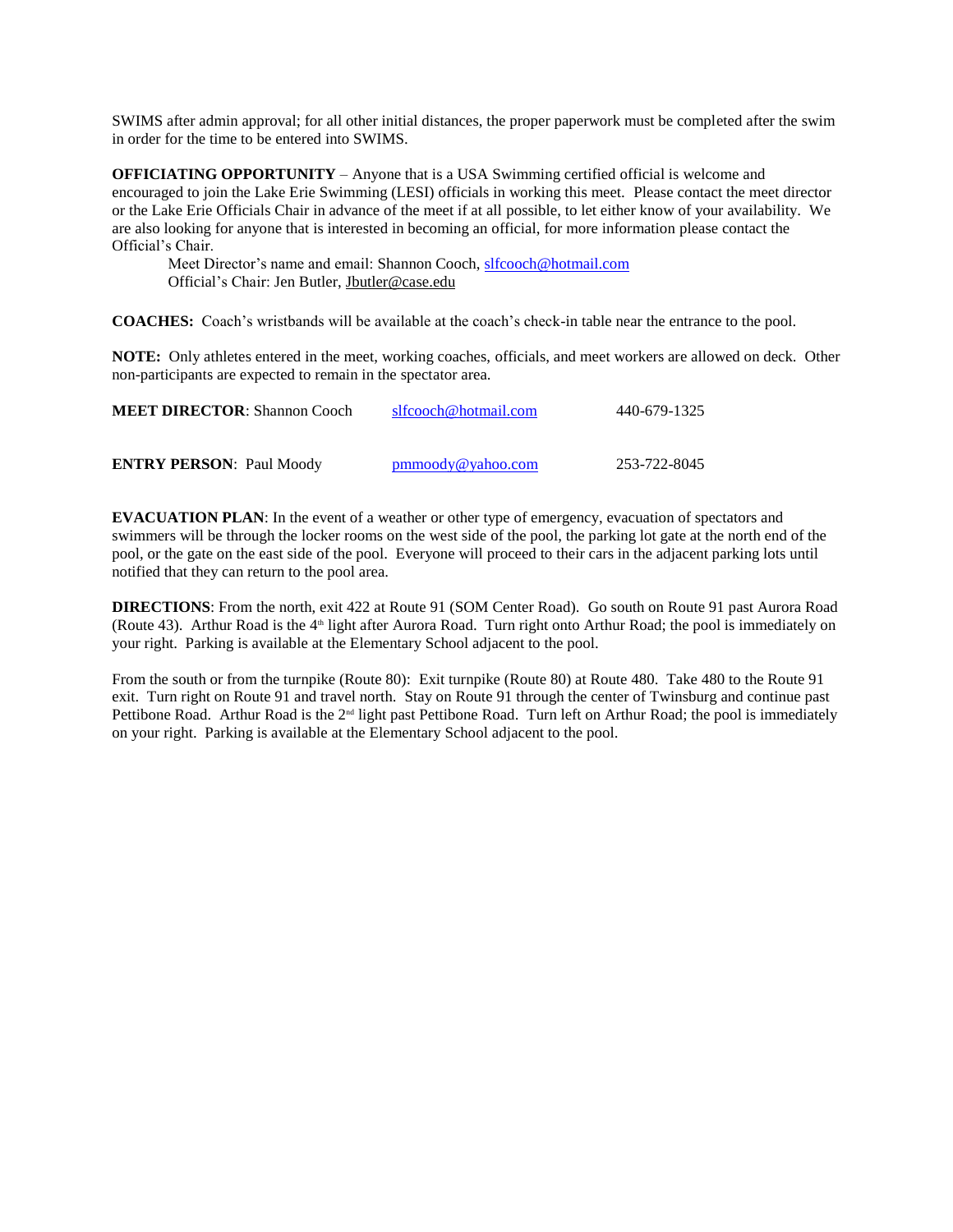# **Solon Stars "Swimfest" Swim Meet**

SCHEDULE OF EVENTS:

Saturday Session 1 7:45 Warm-up

Competition will begin five minutes after the completion of warm-up Estimated start times will be listed at www.lakeerieswimming or www.solonstars.com

| Girls#          | <b>Age Group/Stroke</b> | Boys #<br>$\overline{c}$ |  |  |
|-----------------|-------------------------|--------------------------|--|--|
| $\overline{1}$  | 13-14 200 I.M.          |                          |  |  |
| 3               | Open 200 I. M.          | 4                        |  |  |
| 5               | 13-14 100 Back          | 6                        |  |  |
| 7               | Open 100 Back           | 8                        |  |  |
| 9               | 13-14 200 Free          | 10                       |  |  |
| $\overline{11}$ | Open 200 Free           | 12                       |  |  |
| 13              | 13-14 100 Breast        | 14                       |  |  |
| $\overline{15}$ | Open 100 Breast         | 16                       |  |  |
| $\overline{17}$ | 13-14 200 Fly           | 18                       |  |  |
| 19              | Open 200 Fly            | 20                       |  |  |
|                 | 10 Minute Warm Up       |                          |  |  |
| 21              | Mixed Open 1500 Free*   | 21                       |  |  |

Enter with LCM times

\*The 1500 free will be swum fastest to slowest. The host reserves the right to limit this event to 3 heats (first 18 entries).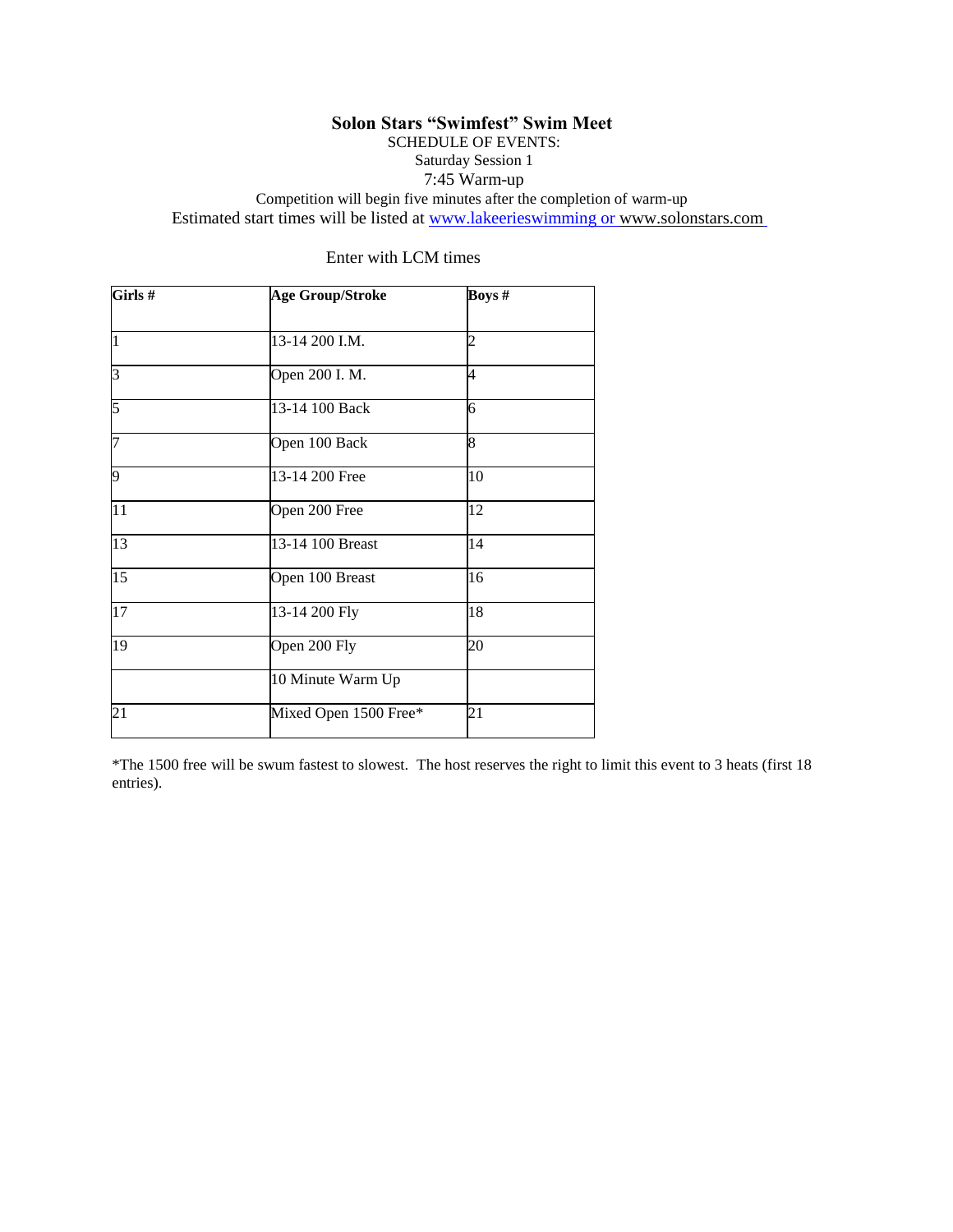### **Sat / Session 2**

Competition will begin five minutes after the completion of warm-up.

Estimated start times will be listed at www.lakeerieswimming or [www.solonstars.com](http://www.solonstars.com/) by Wednesday,

June 8, 2022

| Girls # | <b>Age Group/Stroke</b> | Boys # |  |
|---------|-------------------------|--------|--|
| 22      | 10 and Under 200 I.M.   | 23     |  |
| 24      | 11-12 200 I.M.          | 25     |  |
| 26      | 10 and Under 100 Fly    | 27     |  |
| 28      | 11-12 100 Fly           | 29     |  |
| 30      | 8 and Under 50 Breast   | 31     |  |
| 32      | 9-10 50 Breast          | 33     |  |
| 34      | 11-12 50 Breast         | 35     |  |
| 36      | 12 and Under 200 Back   | 37     |  |
| 38      | 10 and Under 100 Free   | 39     |  |
| 40      | 11-12 100 Free          | 41     |  |
| 42      | 12 and Under 200 Breast | 43     |  |
| 44      | 8 and Under 50 Back     | 45     |  |
| 46      | 9-10 50 Back            | 47     |  |
| 48      | 11-12 50 Back           | 49     |  |
|         |                         |        |  |

## Enter with LCM times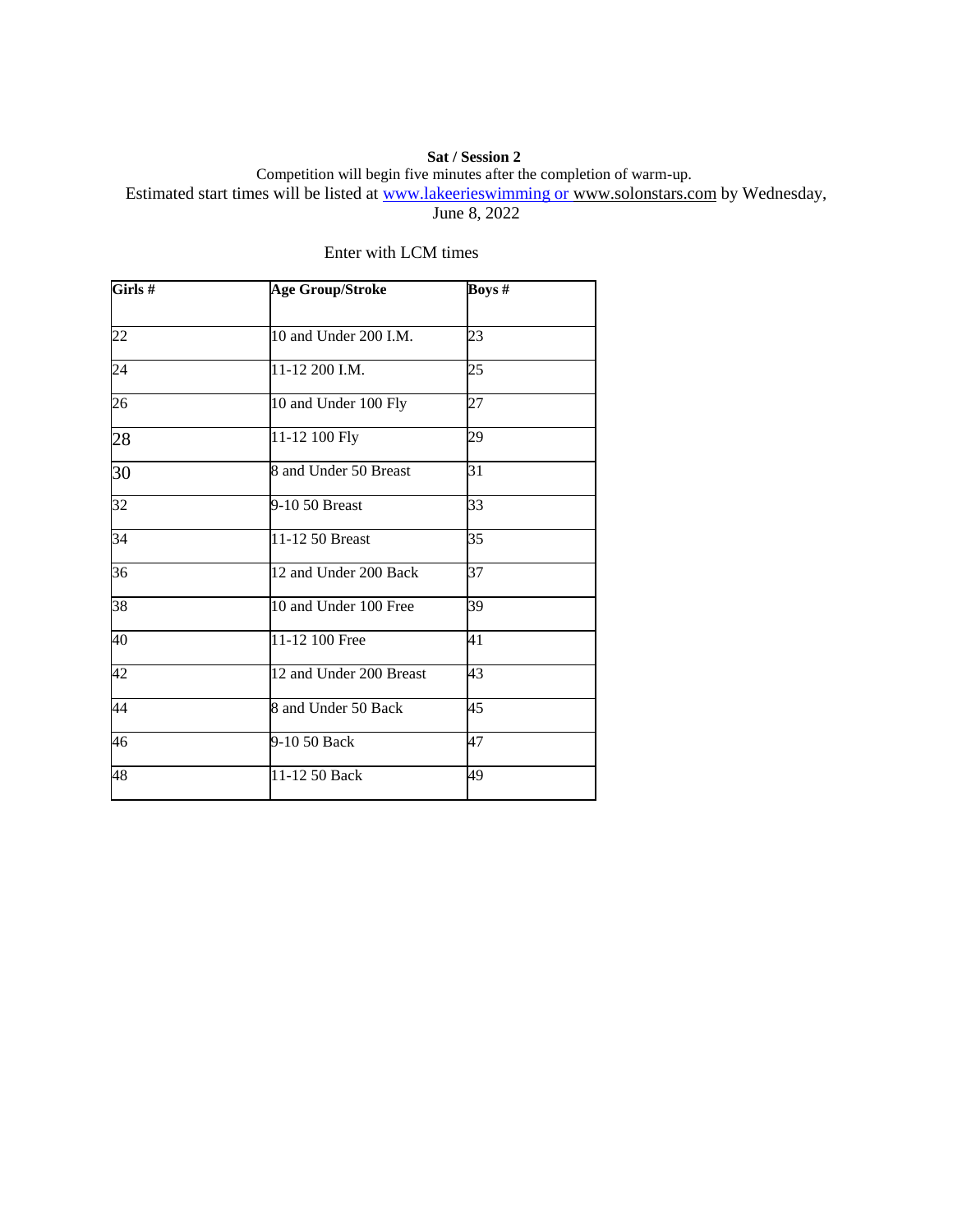### **Sunday AM Session**

7:45 Warm-up

Competition will begin five minutes after the completion of warm-up Estimated start times will be listed at www.lakeerieswimming or [www.solonstars.com](http://www.solonstars.com/) 

| Girls#          | <b>Age Group/Stroke</b> | <b>Boys</b> # |  |
|-----------------|-------------------------|---------------|--|
| 50              | Mixed 13-14 400 I.M.*   | 50            |  |
| $\overline{51}$ | Mixed Open 400 I.M.*    | 51            |  |
| 52              | 13-14 200 Back          | 53            |  |
| 54              | Open 200 Back           | 55            |  |
| 56              | 13-14 50 Free           | 57            |  |
| 58              | Open 50 Free            | 59            |  |
| 60              | 13-14 200 Breast        | 61            |  |
| $\overline{62}$ | Open 200 Breast         | 63            |  |
| $\overline{64}$ | 13-14 100 Fly           | 65            |  |
| 66              | Open 100 Fly            | 67            |  |
| 68              | 13-14 100 Free          | 69            |  |
| $\overline{70}$ | Open 100 Free           | 71            |  |
|                 | 10 Minute Warm Up       |               |  |
| 72              | Mixed Open 400 Free**   | 72            |  |

#### Enter with LCM times

**\* The Host team reserves the right to limit the 400 IM to 3 heats (first 18 entries). \*\*The 400 Free will be swum fastest to slowest and may be limited to 3 heats (first 18 entries)**

### **Sunday PM Session**

Competition will begin five minutes after the completion of warmups. Estimated start times will be listed at www.lakeerieswimming or [www.solonstars.com](http://www.solonstars.com/) Wednesday, June 8, 2022

| Girls #         | <b>Age Group/Stroke</b> | <b>Boys</b> # |  |
|-----------------|-------------------------|---------------|--|
| 73              | 8 and Under 50 Fly      | 74            |  |
| 75              | 9-10 50 Fly             | 76            |  |
| 77              | 11-12 50 Fly            | 78            |  |
| 79              | 10 and Under 200 Free   | 80            |  |
| 81              | 11-12 200 Free          | 82            |  |
| 83              | 10 and Under 100 Back   | 84            |  |
| 85              | 11-12 100 Back          | 86            |  |
| 87              | 10 and Under 100 Breast | 88            |  |
| 89              | 11-12 100 Breast        | 90            |  |
| 91              | 8 and Under 50 Free     | 92            |  |
| 93              | 9-10 50 Free            | 94            |  |
| $\overline{95}$ | 11-12 50 Free           | 96            |  |
| 97              | 12 and Under 200 Fly    | 98            |  |

#### Enter with LCM times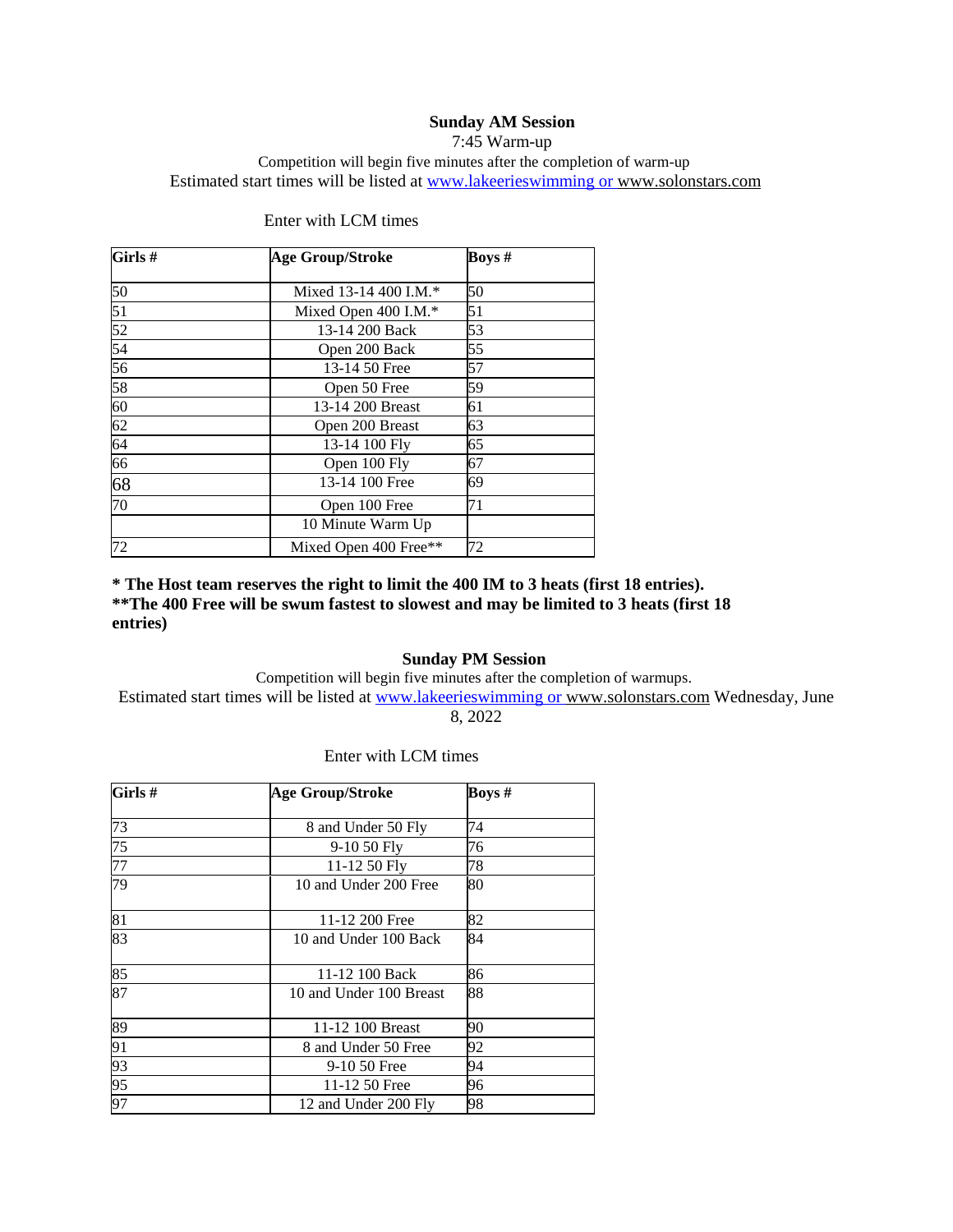# **Solon STARS "Swimfest" HOSTED BY The Solon STARS swim team Date: June 11-12, 2022**

MEET ENTRY SUMMARY PAGE

| $\frac{1}{2}$ (Total individual events) X 7.00 = \$                                                                                                                                                                                                                                                                                                                                                                                                                                           |        |  |
|-----------------------------------------------------------------------------------------------------------------------------------------------------------------------------------------------------------------------------------------------------------------------------------------------------------------------------------------------------------------------------------------------------------------------------------------------------------------------------------------------|--------|--|
| <b>TOTAL AMOUNT REMITTED:</b>                                                                                                                                                                                                                                                                                                                                                                                                                                                                 | $\sim$ |  |
| $\Box$ Swimmers will be without a coach on deck:<br>$\Box$ Sat. am, $\Box$ Sat. p.m., $\Box$ Sun. am, $\Box$ Sun p.m.                                                                                                                                                                                                                                                                                                                                                                         |        |  |
| I VERIFY THAT EVERY SWIMMER LISTED ON THE ENCLOSED ENTRY FORM IS A REGISTERED<br>ATHLETE MEMBER OF USA SWIMMING AND LAKE ERIE SWIMMING AND THAT EVERY COACH<br>REPRESENTING OUR TEAM AT THIS MEET WILL BE A CURRENT COACH MEMBER OF USA<br><b>SWIMMING.</b>                                                                                                                                                                                                                                   |        |  |
|                                                                                                                                                                                                                                                                                                                                                                                                                                                                                               |        |  |
| Make checks payable to: Solon Stars Swim Club.<br>Please note: All entries submitted with this sheet should be covered by a single check.<br><b>DEADLINE FOR RECEIPT IS: Wednesday, June 1, 2022</b> for hard copy, meet summary sheet and check.<br>This sheet must accompany all entries including HY-TEK Meet Manager electronic entries, hard copy & check.<br>Make check payable to Solon Stars Swim Club and send to<br>Solon Stars Swim Club<br>c/o Shannon Cooch<br>524 Sheffield Ct. |        |  |

Aurora, OH 44202